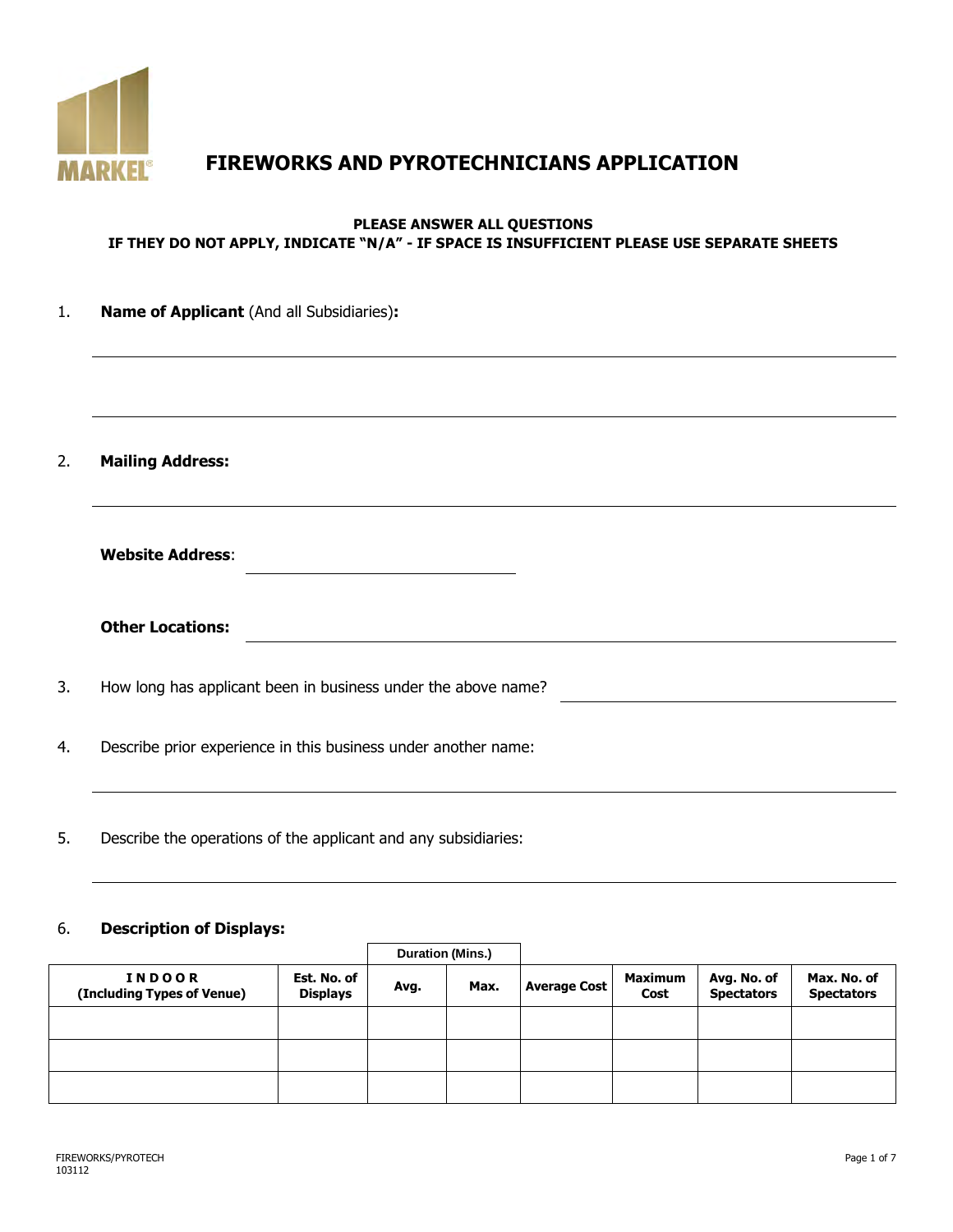|                                              |                                | Duration (Mins.) |      |                     |                        |                                  |                                  |
|----------------------------------------------|--------------------------------|------------------|------|---------------------|------------------------|----------------------------------|----------------------------------|
| <b>OUTDOOR</b><br>(Including Types of Venue) | Est. No. of<br><b>Displays</b> | Avg.             | Max. | <b>Average Cost</b> | <b>Maximum</b><br>Cost | Avg. No. of<br><b>Spectators</b> | Max. No. of<br><b>Spectators</b> |
|                                              |                                |                  |      |                     |                        |                                  |                                  |
|                                              |                                |                  |      |                     |                        |                                  |                                  |
|                                              |                                |                  |      |                     |                        |                                  |                                  |
|                                              |                                |                  |      |                     |                        |                                  |                                  |

| Any special effects work (e.g. motion picture or TV productions using explosives or other | $\begin{array}{ccc} \cdot & \ \ \end{array}$ Yes $\begin{array}{ccc} \ \ \end{array}$ No |  |
|-------------------------------------------------------------------------------------------|------------------------------------------------------------------------------------------|--|
| devices)?                                                                                 |                                                                                          |  |
| $- - - -$                                                                                 |                                                                                          |  |

If Yes, please indicate:

| Type of Work | Location | Receipts | Duration of Work |
|--------------|----------|----------|------------------|
|              |          |          |                  |
|              |          |          |                  |
|              |          |          |                  |
|              |          |          |                  |

### **Please attach details of previous displays, effects or other works.**

Please indicate minimum distance of spectators from fireworks.

| For INDOOR: | For OUTDOOR: |
|-------------|--------------|
|-------------|--------------|

Please describe safety precautions taken in each situation:

Are the fireworks or effects handled and set off by licensed or qualified individuals?

Are fireworks set off in strict compliance with industry standards?

Will Fire Department personnel be in attendance? Please provide details.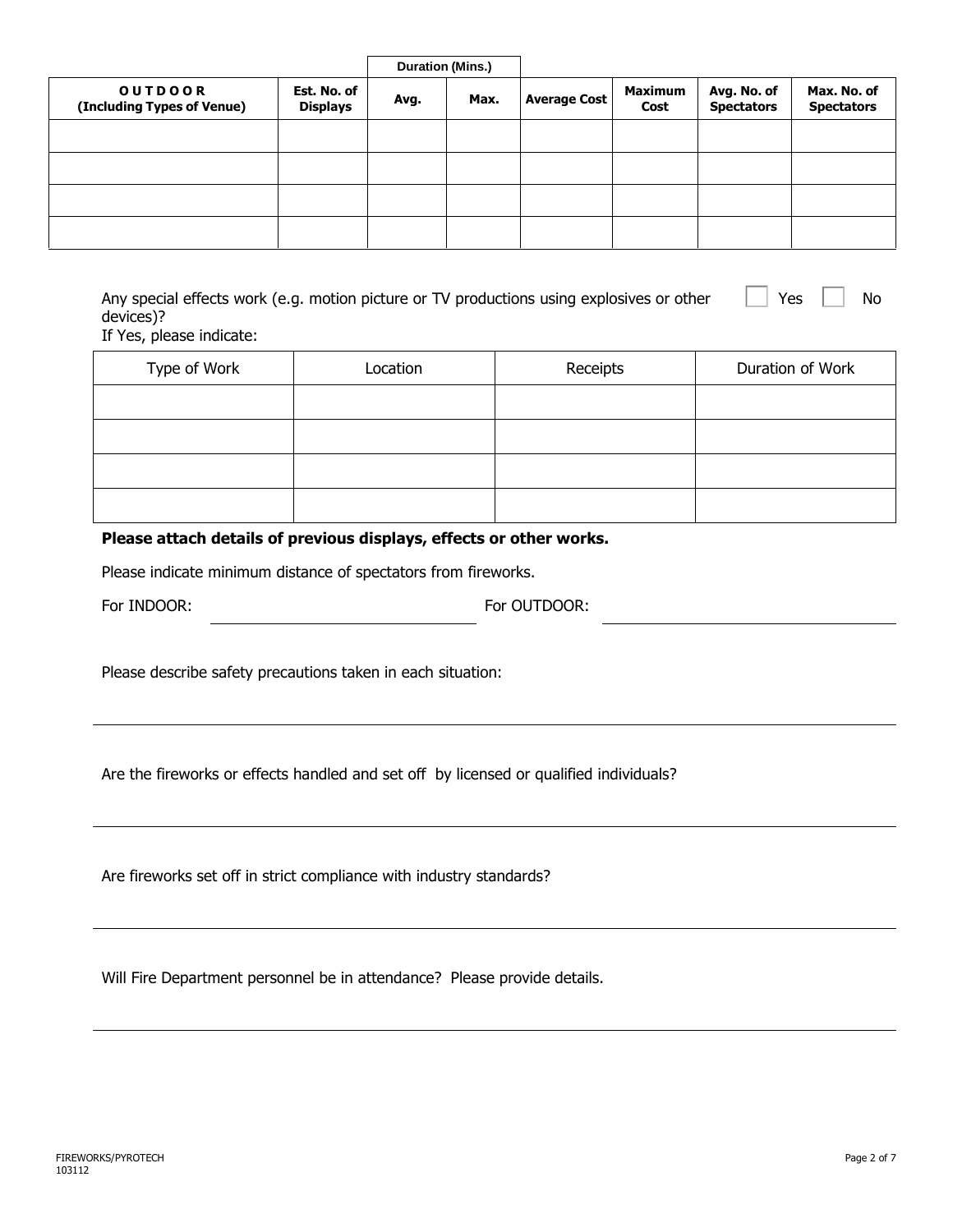### **Please attach photocopy of principal's license.**

Please list:

| NUMBER OF PYROTECHNICIANS | QUALIFICATIONS AND CLASS OF<br>PYROTECHNICS AUTHORIZED FOR | NO. OF YEARS EXPERIENCE |
|---------------------------|------------------------------------------------------------|-------------------------|
|                           |                                                            |                         |
|                           |                                                            |                         |
|                           |                                                            |                         |
|                           |                                                            |                         |

Are all employees covered under WSIB? If No, please list numbers by job description and estimated payroll:

| <b>TYPES OF PYROTECHNICS</b><br>USED OR SOLD | <b>MANUFACTURER</b> | <b>COUNTRY OF ORIGIN</b> | EVIDENCE OF PRODUCT<br>LIABILITY SUPPLIED |
|----------------------------------------------|---------------------|--------------------------|-------------------------------------------|
|                                              |                     |                          |                                           |
|                                              |                     |                          |                                           |
|                                              |                     |                          |                                           |

If imported fireworks are used, are they licensed for use by Canadian Government authorities?

### 7. **Receipts.** Please provide breakdown of estimated annual receipts for each type of operation.

| OPERATION | <b>RECEIPT</b> |
|-----------|----------------|
|           | JЛ             |
|           | JЛ             |

Yes  $\Box$  No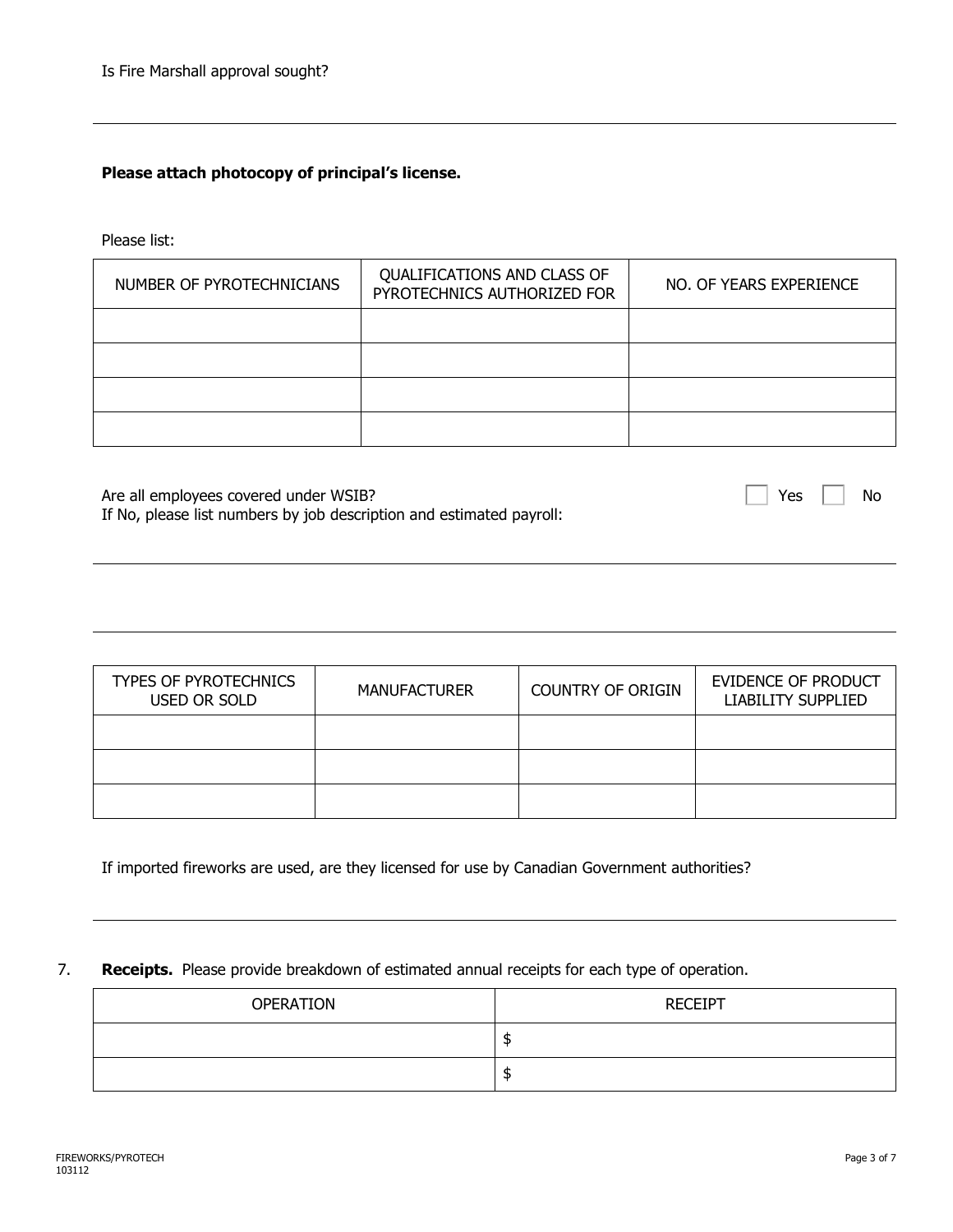| <b>OPERATION</b>                                                                                                           | <b>RECEIPT</b>    |
|----------------------------------------------------------------------------------------------------------------------------|-------------------|
|                                                                                                                            | \$                |
|                                                                                                                            | $\pmb{\varphi}$   |
|                                                                                                                            | \$                |
|                                                                                                                            | \$                |
|                                                                                                                            | \$                |
|                                                                                                                            | \$                |
|                                                                                                                            | \$                |
| Are there any display/operations outside Canada?<br>If Yes, please provide details and estimated receipts:                 | Yes<br>No         |
| Are any goods distributed or sold outside Canada?<br>If so, please describe and supply sales breakdown to each country:    | Yes<br>No         |
| Does applicant have any agreements assuming liability?<br>If so, please describe and provide copies:                       | $\vert$ Yes<br>No |
| Subcontractors. Do you use sub-contractors?<br>If Yes, please describe work sub-contracted and cost of subcontracted work: | Yes<br>No         |
|                                                                                                                            |                   |
| Are subcontractors licensed technicians (if required to set off fireworks?)                                                | Yes<br>No         |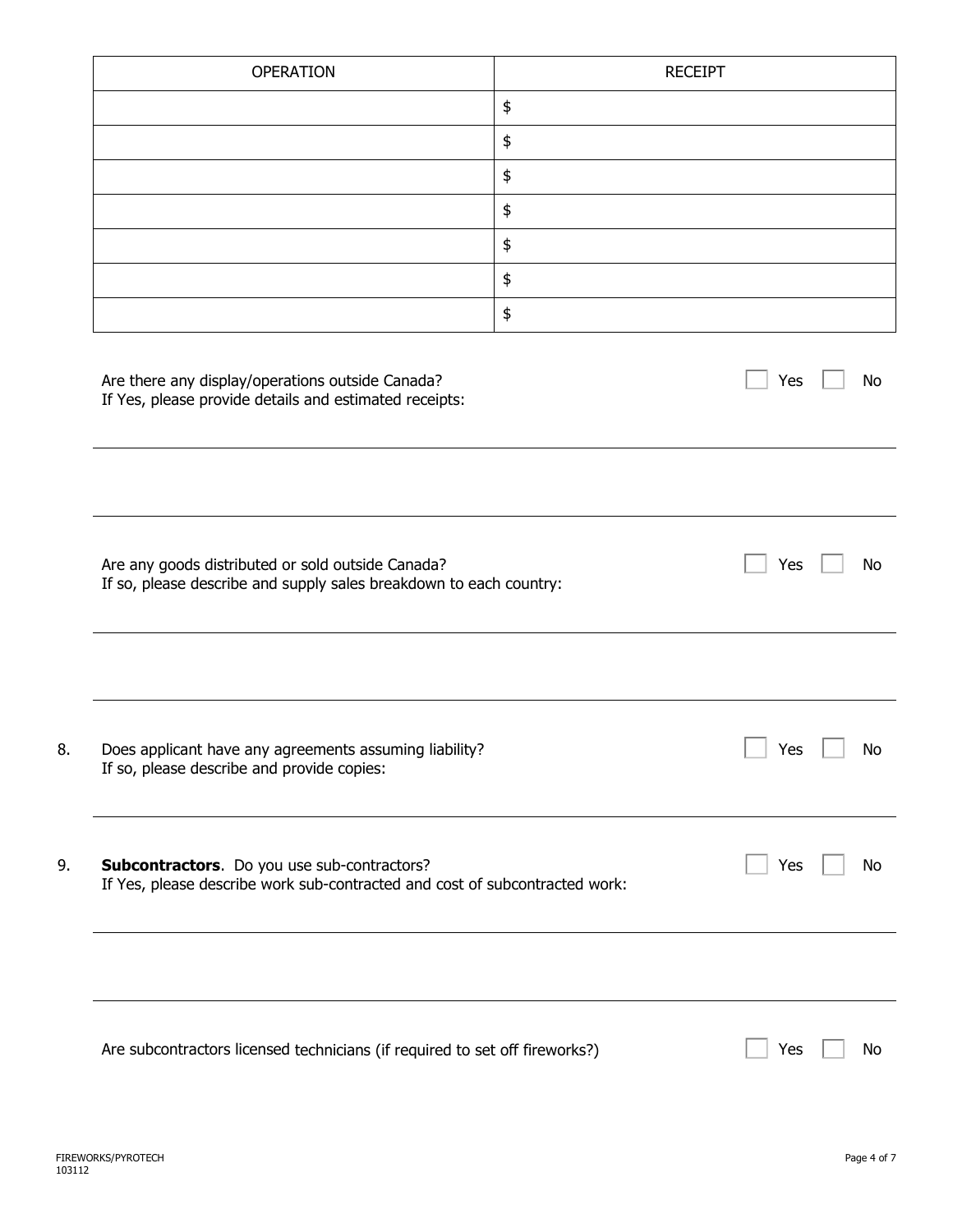| Do you require all sub-contractors to provide evidence of liability insurance? |  |  |
|--------------------------------------------------------------------------------|--|--|
| If No, please explain:                                                         |  |  |

Yes  $\Box$  No

| If Yes, please advise what limits they are required to provide: |  |  |  |  |
|-----------------------------------------------------------------|--|--|--|--|
|-----------------------------------------------------------------|--|--|--|--|

10. Where are supplies stored?

**Please attach site plan with approximate distances to adjoining premises, etc.**

- 11. How are they protected?
- 12. How are they transported?
- 13. List special permits or licenses required?

|     | Maximum quantities in kilograms on hand?                                         |          |     |     |
|-----|----------------------------------------------------------------------------------|----------|-----|-----|
| 14. | Does applicant presently carry insurance?<br>If Yes, who is the present insurer: |          | Yes | No. |
|     |                                                                                  | Premium: |     |     |
|     | Is the present insurance Claims Made?<br>If Yes, state retro date:               |          | Yes | No. |
|     | Are they willing to renew?<br>If No, please explain:                             |          | Yes | No. |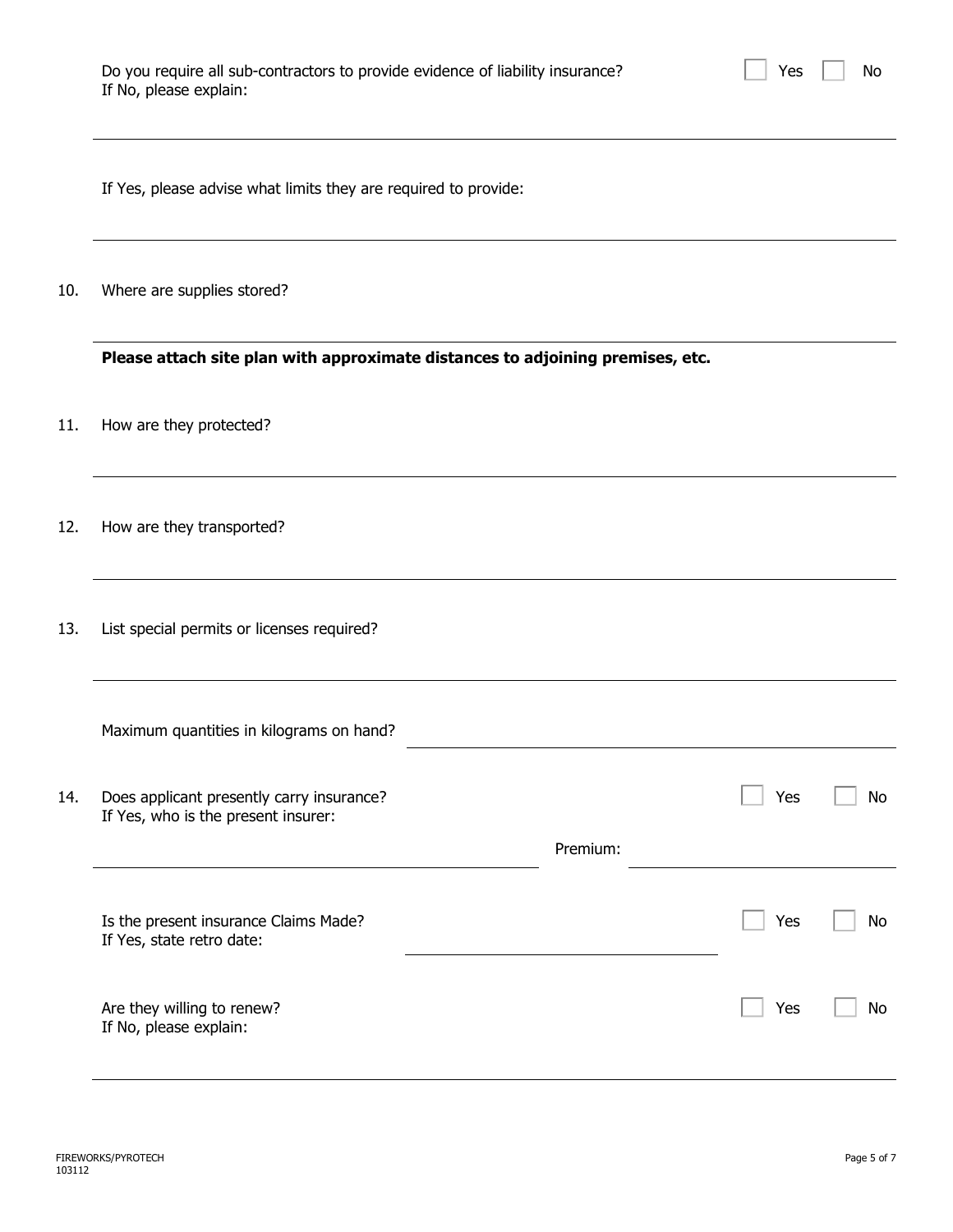### 15. **Claims History**

Include total costs from ground up for each claim, whether covered by insurance or not. Include loss experience of companies which have been taken over or merged with your company.

|                              | <b>AMOUNT</b>                                                                |                |      |                 |                   |               |
|------------------------------|------------------------------------------------------------------------------|----------------|------|-----------------|-------------------|---------------|
| Date of<br><b>Occurrence</b> | <b>Describe Occurrence</b><br><b>And Injury or Damage</b>                    | <b>Reserve</b> | Paid | <b>Expenses</b> | <b>Deductible</b> | <b>Status</b> |
|                              |                                                                              |                |      |                 |                   |               |
|                              |                                                                              |                |      |                 |                   |               |
|                              |                                                                              |                |      |                 |                   |               |
|                              |                                                                              |                |      |                 |                   |               |
|                              | Are you aware of any other incidents which may result in claims against you? |                |      |                 | Yes               | No            |

If Yes, give details:

#### 16. **Non-Owned Automobile**

Number of employees using their automobile on company business:

| Regularly                                   | Occasionally |
|---------------------------------------------|--------------|
|                                             |              |
| Estimated annual cost of hired automobiles: |              |

Estimated annual cost of automobiles operated under contract: \$

(Please provide details):

#### 17. **Accident Prevention and First Aid**

First Aid Post: Doctors: The Part Time Part Time Part Time

Yes  $\vert \vert$  No